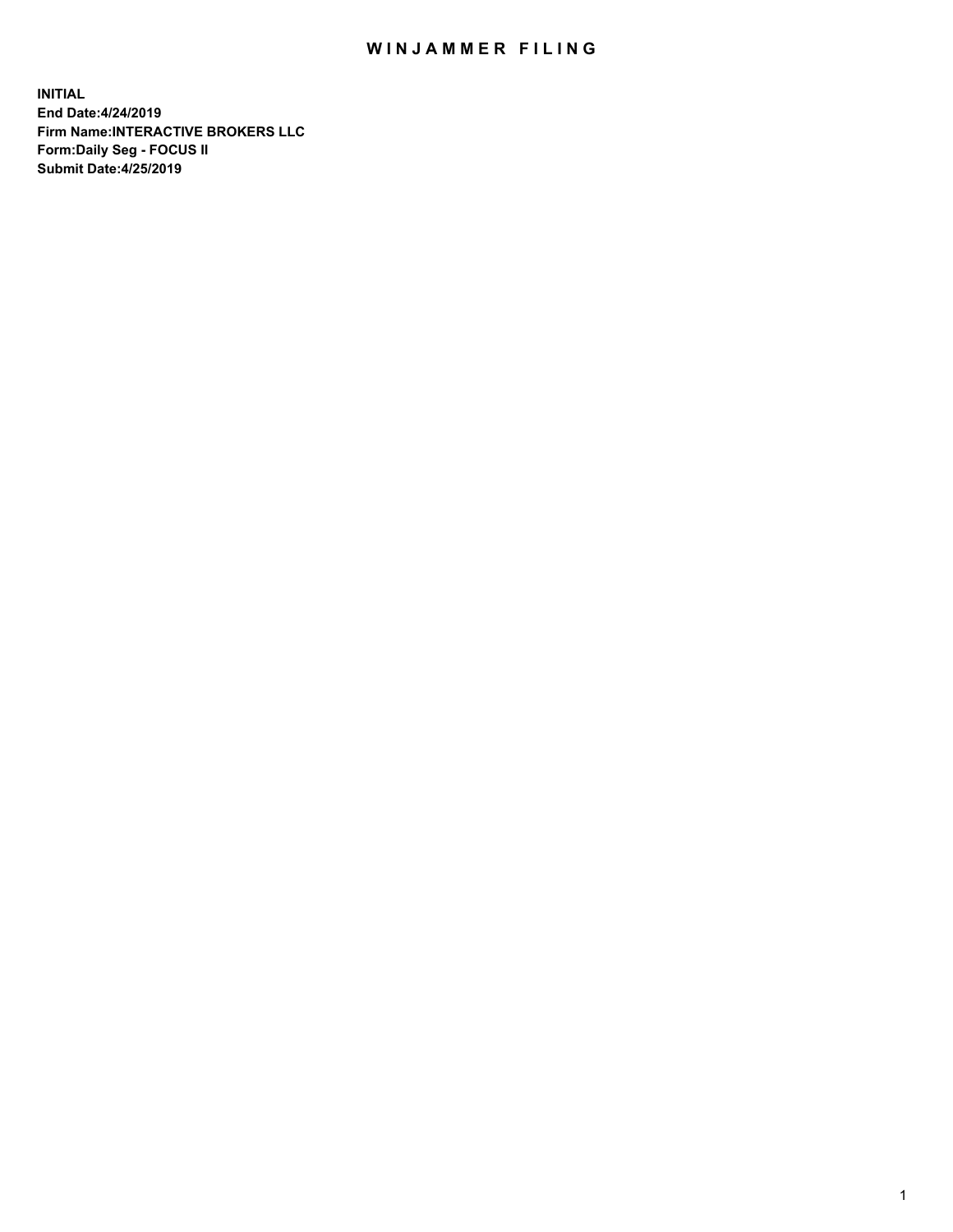**INITIAL End Date:4/24/2019 Firm Name:INTERACTIVE BROKERS LLC Form:Daily Seg - FOCUS II Submit Date:4/25/2019 Daily Segregation - Cover Page**

| Name of Company                                                                                                                                                                                                                                                                                                                | <b>INTERACTIVE BROKERS LLC</b>                                                                  |
|--------------------------------------------------------------------------------------------------------------------------------------------------------------------------------------------------------------------------------------------------------------------------------------------------------------------------------|-------------------------------------------------------------------------------------------------|
| <b>Contact Name</b>                                                                                                                                                                                                                                                                                                            | James Menicucci                                                                                 |
| <b>Contact Phone Number</b>                                                                                                                                                                                                                                                                                                    | 203-618-8085                                                                                    |
| <b>Contact Email Address</b>                                                                                                                                                                                                                                                                                                   | jmenicucci@interactivebrokers.c<br>om                                                           |
| FCM's Customer Segregated Funds Residual Interest Target (choose one):<br>a. Minimum dollar amount: ; or<br>b. Minimum percentage of customer segregated funds required:% ; or<br>c. Dollar amount range between: and; or<br>d. Percentage range of customer segregated funds required between:% and%.                         | $\overline{\mathbf{0}}$<br>$\overline{\mathbf{0}}$<br>155,000,000 245,000,000<br>0 <sub>0</sub> |
| FCM's Customer Secured Amount Funds Residual Interest Target (choose one):<br>a. Minimum dollar amount: ; or<br>b. Minimum percentage of customer secured funds required:% ; or<br>c. Dollar amount range between: and; or<br>d. Percentage range of customer secured funds required between:% and%.                           | $\overline{\mathbf{0}}$<br>0<br>80,000,000 120,000,000<br>0 <sub>0</sub>                        |
| FCM's Cleared Swaps Customer Collateral Residual Interest Target (choose one):<br>a. Minimum dollar amount: ; or<br>b. Minimum percentage of cleared swaps customer collateral required:% ; or<br>c. Dollar amount range between: and; or<br>d. Percentage range of cleared swaps customer collateral required between:% and%. | $\overline{\mathbf{0}}$<br><u>0</u><br>$\underline{0}$ $\underline{0}$<br>00                    |

Attach supporting documents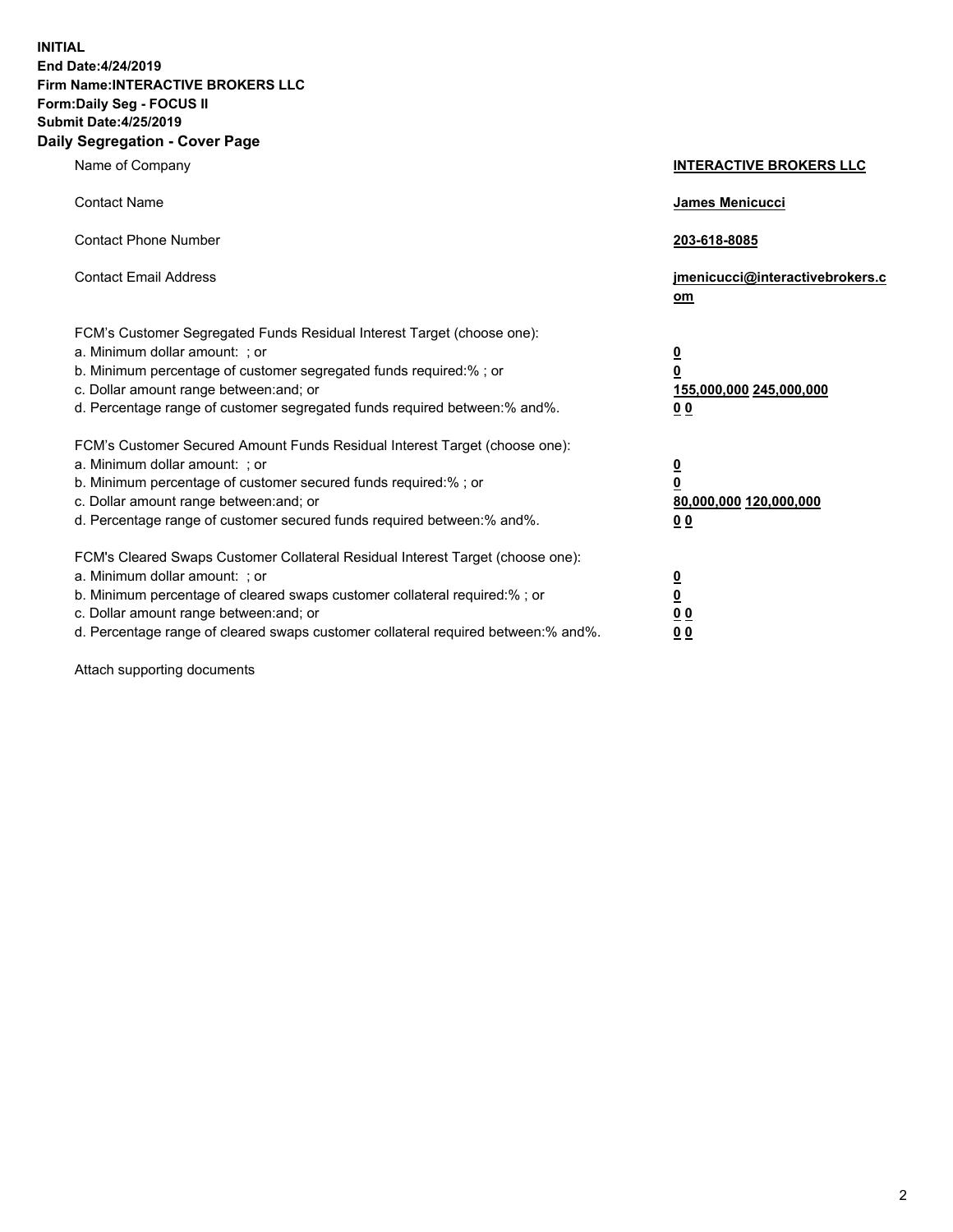## **INITIAL End Date:4/24/2019 Firm Name:INTERACTIVE BROKERS LLC Form:Daily Seg - FOCUS II Submit Date:4/25/2019 Daily Segregation - Secured Amounts**

|                | Dany Ocgregation - Oceaned Anioante                                                         |                                                      |
|----------------|---------------------------------------------------------------------------------------------|------------------------------------------------------|
|                | Foreign Futures and Foreign Options Secured Amounts                                         |                                                      |
|                | Amount required to be set aside pursuant to law, rule or regulation of a foreign            | $0$ [7305]                                           |
|                | government or a rule of a self-regulatory organization authorized thereunder                |                                                      |
| $\mathbf{1}$ . | Net ledger balance - Foreign Futures and Foreign Option Trading - All Customers             |                                                      |
|                | A. Cash                                                                                     | 429,191,151 [7315]                                   |
|                | B. Securities (at market)                                                                   | $0$ [7317]                                           |
| 2.             | Net unrealized profit (loss) in open futures contracts traded on a foreign board of trade   | 14,801,636 [7325]                                    |
| 3.             | Exchange traded options                                                                     |                                                      |
|                | a. Market value of open option contracts purchased on a foreign board of trade              | 61,317 [7335]                                        |
|                | b. Market value of open contracts granted (sold) on a foreign board of trade                | -12,521 [7337]                                       |
| 4.             | Net equity (deficit) (add lines 1.2. and 3.)                                                | 444,041,583 [7345]                                   |
| 5.             | Account liquidating to a deficit and account with a debit balances - gross amount           | <b>15,726</b> [7351]                                 |
|                | Less: amount offset by customer owned securities                                            | 0 [7352] 15,726 [7354]                               |
| 6.             | Amount required to be set aside as the secured amount - Net Liquidating Equity              | 444,057,309 [7355]                                   |
|                | Method (add lines 4 and 5)                                                                  |                                                      |
| 7.             | Greater of amount required to be set aside pursuant to foreign jurisdiction (above) or line | 444,057,309 [7360]                                   |
|                | 6.                                                                                          |                                                      |
|                | FUNDS DEPOSITED IN SEPARATE REGULATION 30.7 ACCOUNTS                                        |                                                      |
| $\mathbf{1}$ . | Cash in banks                                                                               |                                                      |
|                | A. Banks located in the United States                                                       | 72,477,579 [7500]                                    |
|                | B. Other banks qualified under Regulation 30.7                                              | 0 [7520] 72,477,579 [7530]                           |
| 2.             | Securities                                                                                  |                                                      |
|                | A. In safekeeping with banks located in the United States                                   | 412,544,432 [7540]                                   |
|                | B. In safekeeping with other banks qualified under Regulation 30.7                          | 0 [7560] 412,544,432 [7570]                          |
| 3.             | Equities with registered futures commission merchants                                       |                                                      |
|                | A. Cash                                                                                     | $0$ [7580]                                           |
|                | <b>B.</b> Securities                                                                        | $0$ [7590]                                           |
|                | C. Unrealized gain (loss) on open futures contracts                                         | $0$ [7600]                                           |
|                | D. Value of long option contracts                                                           | $0$ [7610]                                           |
|                | E. Value of short option contracts                                                          | 0 [7615] 0 [7620]                                    |
| 4.             | Amounts held by clearing organizations of foreign boards of trade                           |                                                      |
|                | A. Cash                                                                                     | $0$ [7640]                                           |
|                | <b>B.</b> Securities                                                                        | $0$ [7650]                                           |
|                | C. Amount due to (from) clearing organization - daily variation                             | $0$ [7660]                                           |
|                | D. Value of long option contracts                                                           | $0$ [7670]                                           |
|                | E. Value of short option contracts                                                          | 0 [7675] 0 [7680]                                    |
| 5.             | Amounts held by members of foreign boards of trade                                          |                                                      |
|                | A. Cash                                                                                     | 82,506,731 [7700]                                    |
|                | <b>B.</b> Securities                                                                        | $0$ [7710]                                           |
|                | C. Unrealized gain (loss) on open futures contracts                                         | 3,605,642 [7720]                                     |
|                | D. Value of long option contracts                                                           | 61,317 [7730]                                        |
|                | E. Value of short option contracts                                                          | <mark>-12,521</mark> [7735] <u>86,161,169</u> [7740] |
| 6.             | Amounts with other depositories designated by a foreign board of trade                      | <u>0</u> [7760]                                      |
| 7.             | Segregated funds on hand                                                                    | $0$ [7765]                                           |
| 8.             | Total funds in separate section 30.7 accounts                                               | 571,183,180 [7770]                                   |
| 9.             | Excess (deficiency) Set Aside for Secured Amount (subtract line 7 Secured Statement         | 127, 125, 871 [7380]                                 |
|                | Page 1 from Line 8)                                                                         |                                                      |
| 10.            | Management Target Amount for Excess funds in separate section 30.7 accounts                 | 80,000,000 [7780]                                    |
| 11.            | Excess (deficiency) funds in separate 30.7 accounts over (under) Management Target          | 47,125,871 [7785]                                    |
|                |                                                                                             |                                                      |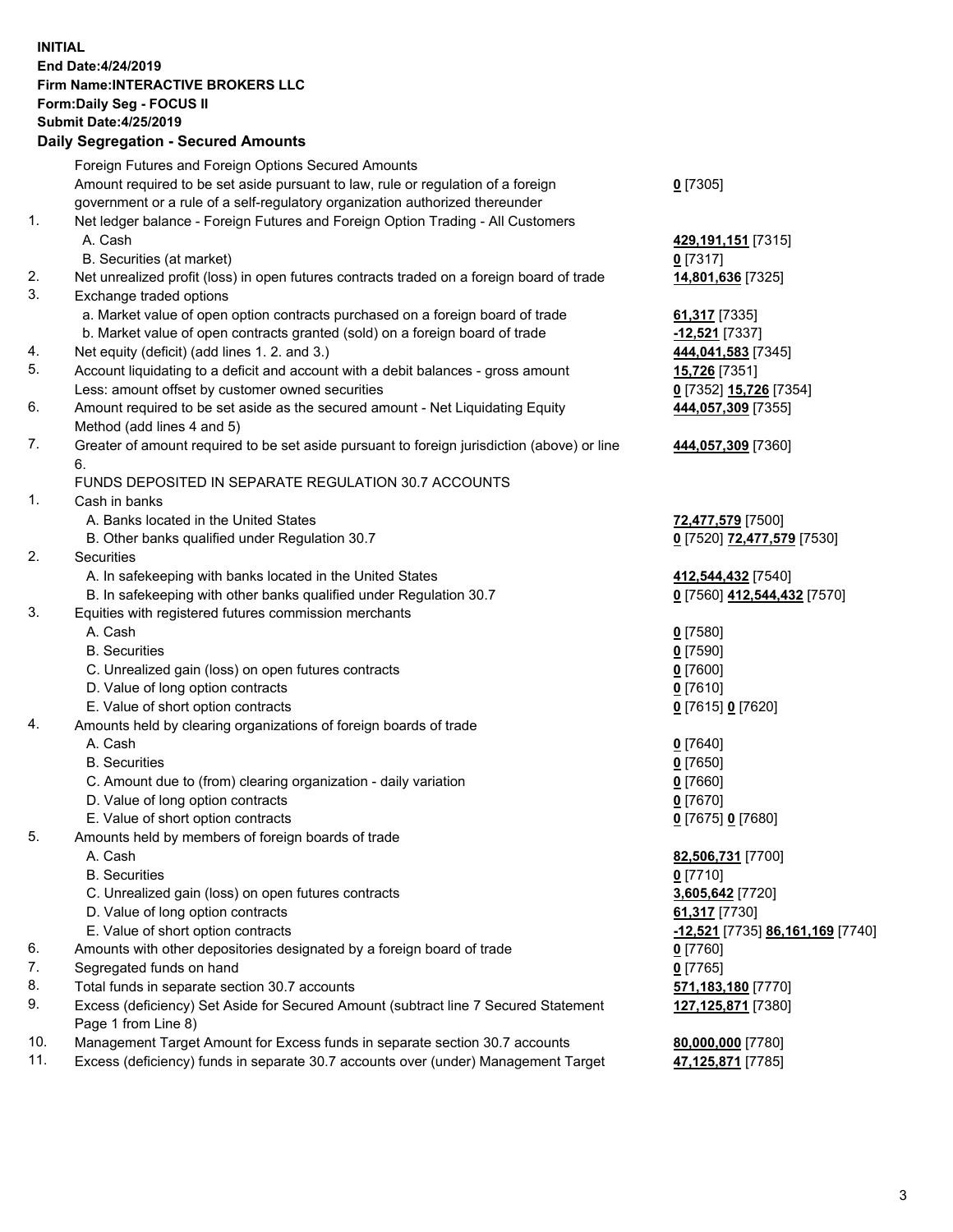**INITIAL End Date:4/24/2019 Firm Name:INTERACTIVE BROKERS LLC Form:Daily Seg - FOCUS II Submit Date:4/25/2019 Daily Segregation - Segregation Statement** SEGREGATION REQUIREMENTS(Section 4d(2) of the CEAct) 1. Net ledger balance A. Cash **3,710,185,170** [7010] B. Securities (at market) **0** [7020] 2. Net unrealized profit (loss) in open futures contracts traded on a contract market **46,095,422** [7030] 3. Exchange traded options A. Add market value of open option contracts purchased on a contract market **146,972,439** [7032] B. Deduct market value of open option contracts granted (sold) on a contract market **-205,405,441** [7033] 4. Net equity (deficit) (add lines 1, 2 and 3) **3,697,847,590** [7040] 5. Accounts liquidating to a deficit and accounts with debit balances - gross amount **1,267,704** [7045] Less: amount offset by customer securities **0** [7047] **1,267,704** [7050] 6. Amount required to be segregated (add lines 4 and 5) **3,699,115,294** [7060] FUNDS IN SEGREGATED ACCOUNTS 7. Deposited in segregated funds bank accounts A. Cash **484,598,133** [7070] B. Securities representing investments of customers' funds (at market) **2,188,276,575** [7080] C. Securities held for particular customers or option customers in lieu of cash (at market) **0** [7090] 8. Margins on deposit with derivatives clearing organizations of contract markets A. Cash **2,545,255** [7100] B. Securities representing investments of customers' funds (at market) **1,293,072,254** [7110] C. Securities held for particular customers or option customers in lieu of cash (at market) **0** [7120] 9. Net settlement from (to) derivatives clearing organizations of contract markets **-8,159,070** [7130] 10. Exchange traded options A. Value of open long option contracts **147,142,915** [7132] B. Value of open short option contracts **-205,581,170** [7133] 11. Net equities with other FCMs A. Net liquidating equity **0** [7140] B. Securities representing investments of customers' funds (at market) **0** [7160] C. Securities held for particular customers or option customers in lieu of cash (at market) **0** [7170] 12. Segregated funds on hand **0** [7150] 13. Total amount in segregation (add lines 7 through 12) **3,901,894,892** [7180] 14. Excess (deficiency) funds in segregation (subtract line 6 from line 13) **202,779,598** [7190] 15. Management Target Amount for Excess funds in segregation **155,000,000** [7194] **47,779,598** [7198]

16. Excess (deficiency) funds in segregation over (under) Management Target Amount Excess